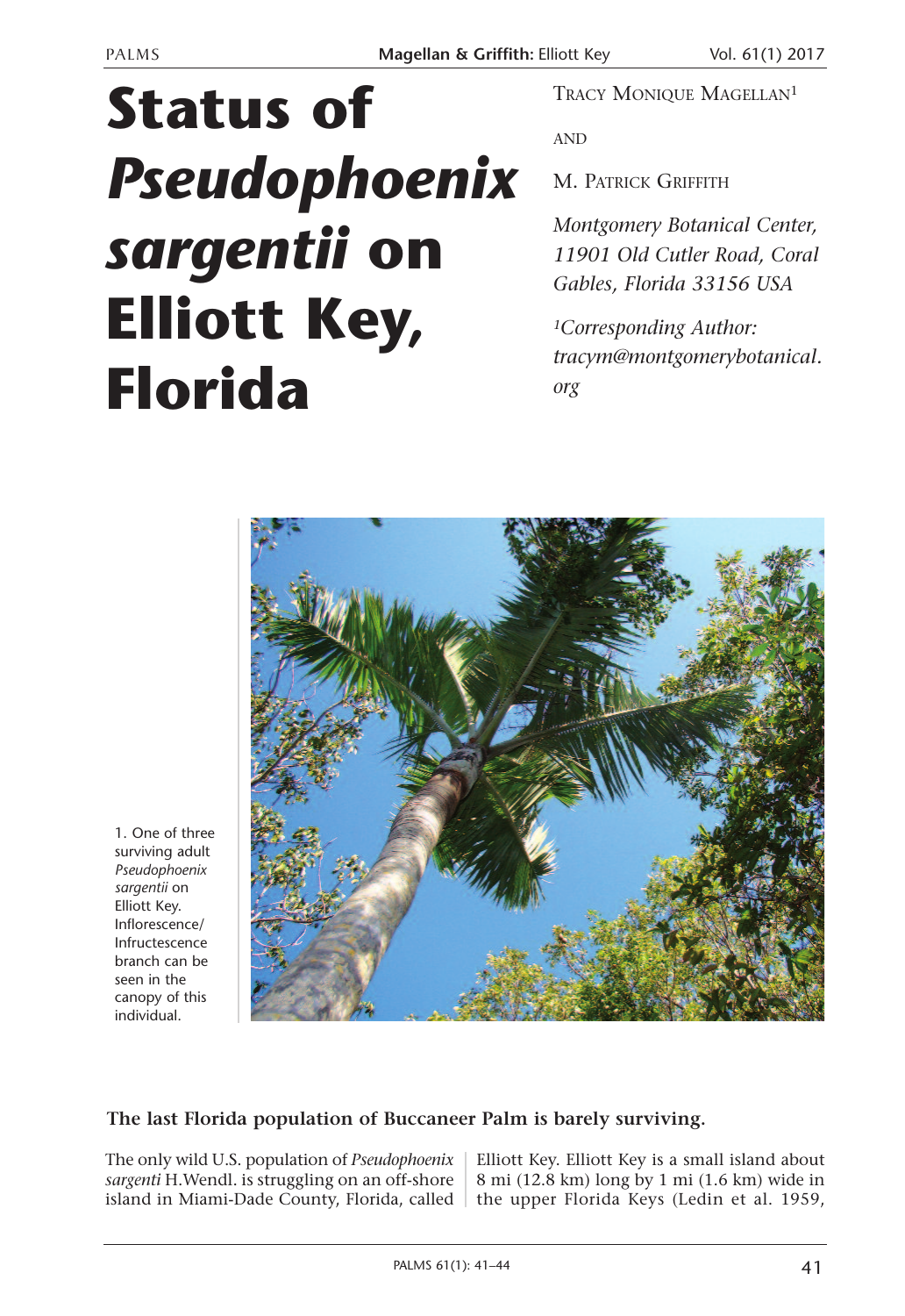Lippincott 1992, Zona 2002), only accessible by boat. The vegetation on Elliott Key has weathered many hurricanes. In February of 1968, a bulldozer operator widened Elliott Key Highway to 125 feet, destroying more than 120 acres of hammock in what is now called Spite Highway (Lippincott 1992), in an attempt to prevent the island from being acquired by the National Park Service. The attempt was unsuccessful and Elliott Key is currently part of Biscayne National Park in the National Park Service Bureau of the U.S. Department of the Interior.

On Elliott Key, *Pseudophoenix sargentii* (Fig. 1) is found in coastal hammocks with *Agave decipiens*, *Bursera simaruba*, *Caesalpinia major, Chiococca alba*, *Coccoloba uvifera*, *Conocarpus erectus*, *Eugenia axillaris, Laguncularia racemosa, Metopium toxiferum*, *Nectandra coriacea* and *Thrinax radiata* (Fig. 3). *Pseudophoenix sargentii* has been associated with *Thrinax radiata* in the Yucatan, Mexico (Quero 1981, Johnson 1996), and in some areas of Elliott Key it appears as if there are a large number of young *Thrinax radiata* in the understory and very few *Pseudophoenix sargentii*. This last remaining wild U.S. population is listed as Endangered in the State of Florida (Duran 1995, Coile and Garland 2003).

In an interesting account of *Pseudophoenix sargentii,* Sargent (1886) noted finding a relatively small population of six individuals in two localities approximately 2 or 3 miles (3.2–4.8 km) apart. He mentioned immature orange or red fruit were observed in April. Sargent (1888) later mentioned about 200 *P. sargentii* were found on Long Key, but these no longer remain on that island (Lippincott 1992 & 1995, Zona 2002). Britton (1904) and Small (1922) found only one adult *P. sargentii* on Elliott Key, which supported the low number of *P. sargentii* reported by Sargent. More recently, in 1992, Lippincott described dozens of eroding *Pseudophoenix sargentii s*tumps on Elliott Key as a sign that hurricanes, excessive salt, disease and old age may contribute to a high natural mortality (Lippincott 1992). This is a similar conclusion to what is now seen, 23 years later. The last published count listed eight living adults on Elliott Key (Fotinos et al. 2015).

Tracy Magellan and Jeremy Schnall set sail on February 11, 2015 and reached Elliott Key in 5.5 hours from Florida City. On the first day, GPS points were tested and the first adult individual was found on the island, in an area



2. Two dead *Pseudophoenix sargentii*. One with dead leaves still attached.

called Scorpion Bite. The individual found had no fruit or flowers. After observing the palm, we returned to camp and prepared our plan to visit the remaining adults the next day. The mosquitoes were swarming in dense clouds; on Elliott Key mosquitoes are active in all seasons, including winter.

On February  $12<sup>th</sup>$ , we began our trek to visit the remaining known adults on the island and collect data. The first stop was a location called "Predator South." The second adult found also had no fruit, but did have an old infructescence/inflorescence still attached (Fig. 1). A voucher collected from that individual was deposited at the South Florida Collections Management Center (FNPS). The third adult was standing dead with no leaves (Fig. 2). The fourth individual was standing dead with wilted leaves remaining (Fig. 2). The fifth individual was also dead, but the top half of the trunk had broken off and was on the ground next to what remained of the standing dead trunk. The sixth individual was found alive, but had no flowers or fruit. The seventh, eighth, ninth, tenth, and  $11<sup>th</sup>$  individuals were standing dead with no leaves.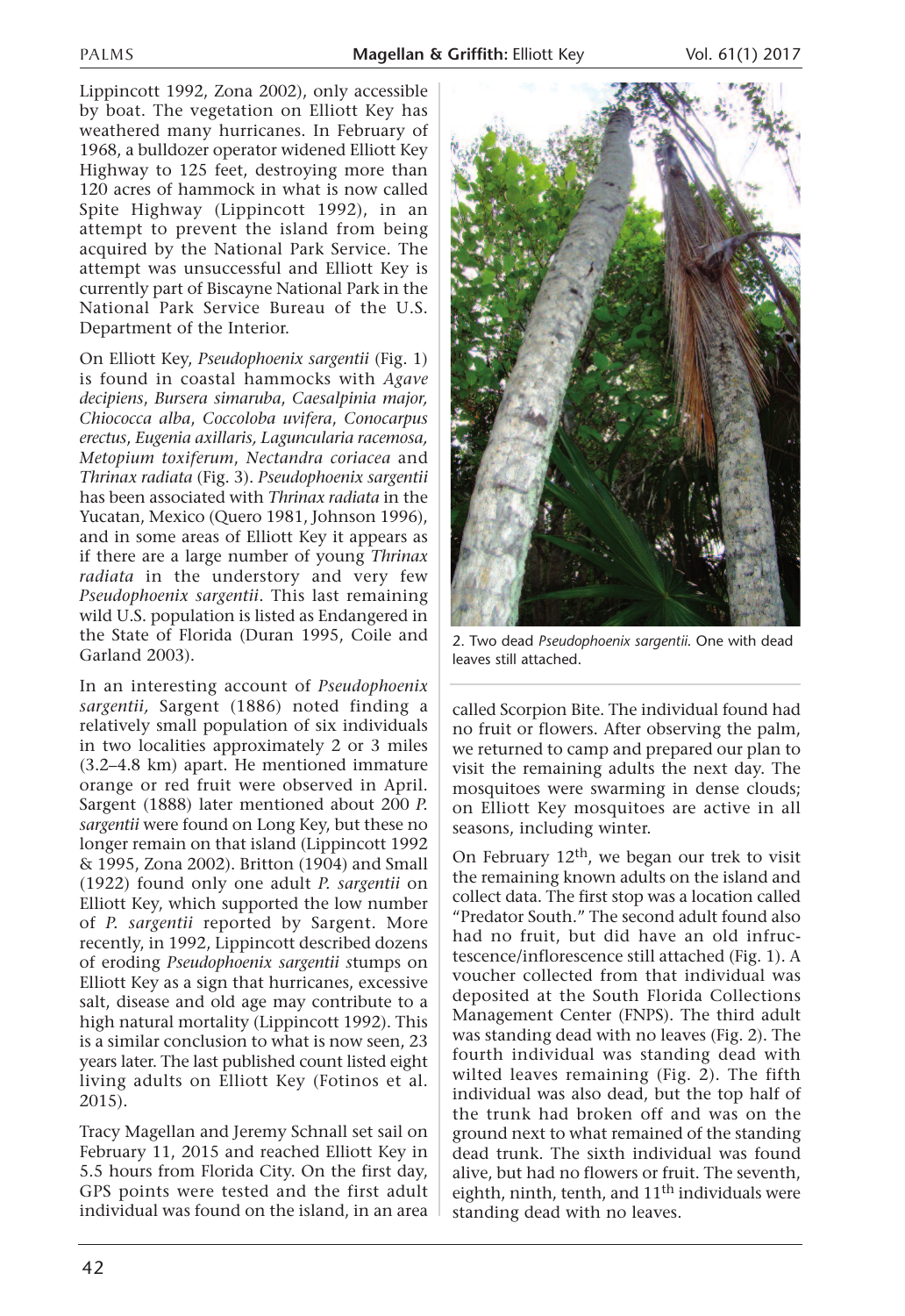

3. Young, planted *Pseudophoenix sargentii* with black discoloration on the crownshaft.

In summary, during the expedition to Elliott Key three living adults were observed with no flowering or fruiting in February 2015. It is unknown whether Hurricane Sandy (2012) affected this population by killing off many of the remaining adults, whether the remaining adults are reaching senescence, or whether there is a greater pest or pathogen issue involved. This conclusion parallels strikingly the conclusions of Lippincott (1992); 23 years later the same issues are repeating themselves. Sargent (1886) only observed six individuals 130 years ago. It appears as if *Pseudophoenix sargentii* populations continue to remain low, though from 1990–1992, before Hurricane Andrew, a high estimate of 47 wild individuals of all age classes were observed with at least 20 noted adults (Lippincott 1995, Lippincott personal communication) and ongoing restoration projects aim to increase the island population.

The number of wild adults in the latest survey is worrying, particularly because the three remaining adults do not show current signs of reproduction. There are a few planted juveniles that appear to be healthy and some small grass-like wild seedlings that appear to have been flagged as part of a 2012 survey by Fairchild Tropical Botanic Garden (Joyce Maschinski, pers. comm.). Those wild seedlings appeared to be very small for 3 years old. A juvenile *P. sargentii* planted near the visitor center appeared to have a blackened crownshaft, possibly due to fungus or another issue (Fig. 3). Edelman and Richards (2013) recently discussed this mysterious ailment but the darkening of the crownshaft does not appear to be a new concern, as it or something similar can be seen in historic black and white photos of *P. sargentii* (Ledin et al. 1959, Read 1968, Lippincott 1992).

*Pseudophoenix sargentii* can take approximately 30 years to mature (Maschinski & Duquesnel 2006), so let us hope that in the next few years the restoration project funded by the South Florida chapter of the International Palm Society establishing juvenile seedlings on Elliott Key in 1991 (Lippincott 1995, Maschinski & Duquesnel 2006) from seeds collected by Biscayne National Park in 1984 (Lippincott 1995) leads to a viable, healthy and reproductive restocked adult population adding genetic diversity to the existing wild population.

## **Acknowledgments**

We thank the International Palm Society Endowment Fund for a generous grant, which allowed us to conduct fieldwork on Elliott Key. We thank The National Park Service and its employees, Elsa Alvear, Brian Carlstrom, Bradon Falls, Hayley Matteson, Jennifer Stafford and P. J. Walker, for help with permits, collection rules and access to Biscayne National Park, Carol Lippincott for communications regarding her 1995 paper, Joyce Maschinski and Jennifer Possley from FTBG for sharing their maps from 2007 marking the remaining adults on Elliott Key, Larry Noblick for his insight and guidance and Jeremy Schnall for donating his time, his sailboat and his camp equipment to support the expedition.

## LITERATURE CITED

- BRITTON, L.H. 1904. Explorations in Florida and the Bahamas. Journal of the New York Botanical Garden 5 (55): 129–136.
- COILE, N.C. AND M.A. GARLAND. 2003. Notes on Florida's Endangered and Threatened Plants. Botany Contribution No. 38, 4th ed. FL Dept. Agric. & Consumer Serv., Div. Plant Industry, Gainesville.